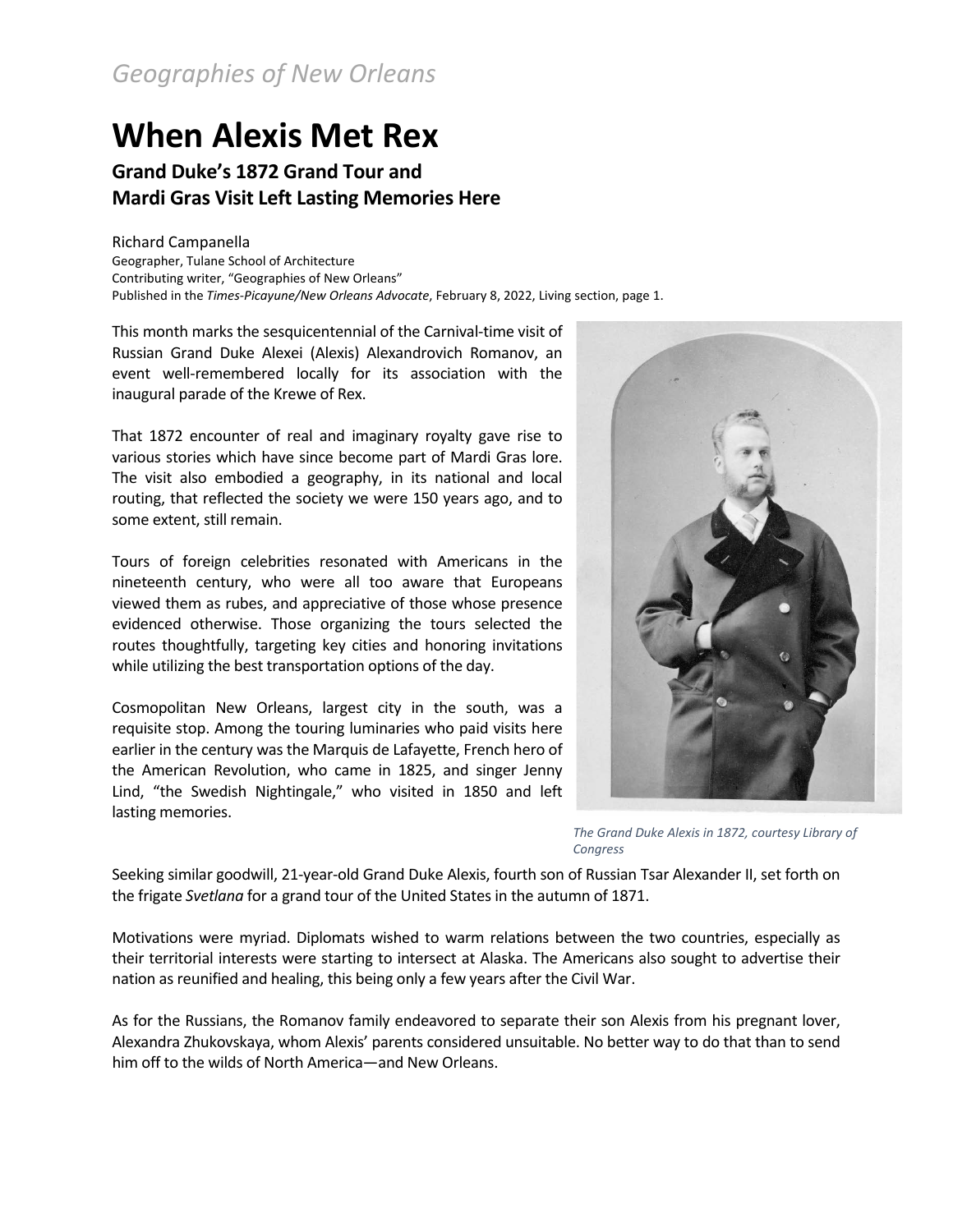According to historian Lee A. Farrow, whose 2014 book *Alexis in America* (LSU Press) provides a definitive account of the tour, Alexis and his entourage arrived at New York City on November 19, 1871 and were paraded down Broadway to greet exuberant throngs at various venues. Next came a train ride though Newark, Philadelphia and Baltimore to Washington, D.C., to meet with President Ulysses Grant.

The entourage then headed through New England and into Canada, and back into the U.S. for what wags described as "'roamin' off' to the Midwest," including a New Year's visit to Chicago, in ruins from the great fire of three months earlier.

Next came a foray to the Western frontier on the recently completed transcontinental railroad, which culminated with a bison hunt involving William "Buffalo Bill" Cody, Lt. Col. George Armstrong Custer, and staged hunts by Sioux and Pawnee warriors.

The party then returned eastward and south into the former Confederacy, again to warm welcomes. "Even Alexis was surprised by the invitations from southern cities," wrote Farrow, "given the fact that Russia 'had continually been for the North…' But in this case it seems that southerners were willing to set aside old animosities for the privilege of hosting a celebrity."



*The Grand Duke Alexis arriving in New York City in late 1871, courtesy Library of Congress.*

The party, now accompanied by Custer and other notables, rolled through Kentucky and Tennessee, greeting crowds along the way. They arrived at Memphis on February 2, 1872 and attended a ball at the Peabody Hotel, after which Alexis spoke at length with a formerly enslaved artist named Tom as well as former Confederate president Jefferson Davis.

Because unusually cold temperature had iced the Mississippi upstream, organizers considered taking a train to reach New Orleans in time for Mardi Gras. Instead, they booked the *James Howard*, a 318-foot sidewheel the historian Farrow described as "the largest inland steamboat ever built," and set off downriver. Alexis wrote his mother that he enjoyed the trip on the luxury vessel, but "apparently told his father that the Mississippi itself was boring in comparison with the Volga," the great river draining much of Russia.

The party's first stop in Louisiana is said to have been the LeBourgeois family's Belmont Plantation in St. James Parish, after which the *James Howard* docked for the night in Carrollton (a separate city at the time), to ensure a grand daytime entry into New Orleans proper.

That moment arrived on Lundi Gras, February 12, as upwards of 15,000 people crammed the steamboat wharf, from where now stands the Four Seasons Hotel down to the Riverwalk Mall. The *James Howard* docked at the foot of Girod Street, where the Grand Duke disembarked to meet Mayor Benjamin Flanders and his associates. As he did, he "expressed surprise that [they] were not French," wrote Farrow, "since he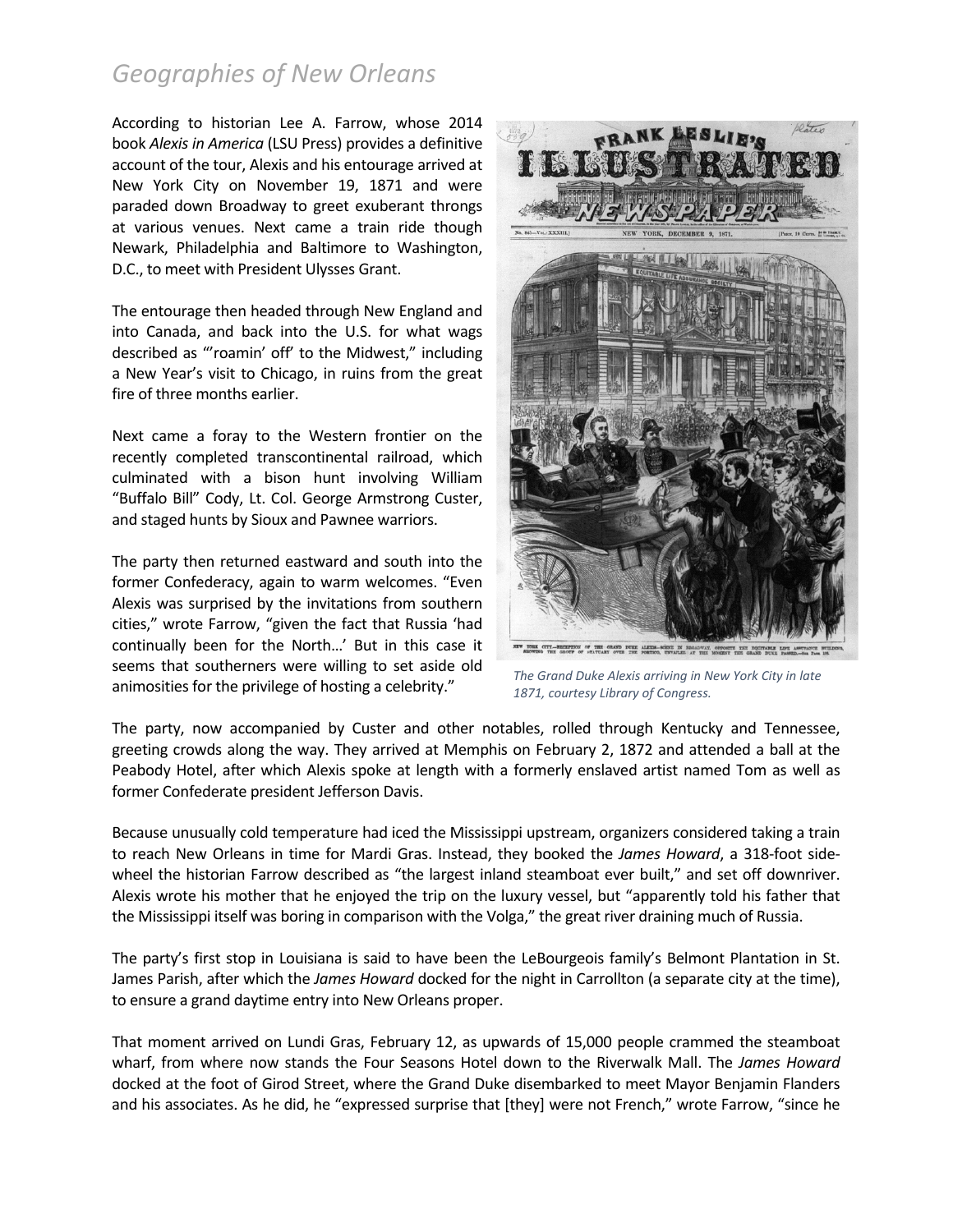was under the impression that New Orleans was a French creole city and everyone would be speaking French."

Now it was New Orleans' turn to regale the royal. Through enthused multitudes, the procession rolled along Poydras Street, to Magazine, onto Canal, turning onto Carondelet to Common and pulling up to the magnificent St. Charles Hotel, where now stands the Place St. Charles skyscraper.



There, Alexis received a written welcome from Rex, the King of Carnival, announcing a special reception in his honor to be held at sunset the next day, Mardi Gras.

That evening, Alexis dined with Custer and his wife Libbie and, at 7:30 p.m., boarded carriages for a ride down Bourbon Street to the French Opera House. Inside, the orchestra opened with the Russian national hymn, and the packed house enjoyed Verdi's *Il Trovatore*.

Mardi Gras, February 13, dawned clear, breezy and mild, as throngs awaited that afternoon's events. At three o'clock, canon signaled the roll of the first parade of the Krewe of Rex, starting with costumed marchers preceding the King of Carnival, followed by the Lords of Yoemanry and a live *boeuf gras*. Next came hundreds of marchers dressed, according to a local press report, as "kings and peasants, devils and saints, Indians and negroes, women of high and low degree, clowns and harlequins, birds, beasts and fishes." There were also spoofs of President Grant, Reconstruction politicians, those derided for "carpetbagism," and, according to Farrow, "in a kind of role reversal that was typical of carnival celebrations, even the grand duke himself."

Alexis and his consorts arrived at City Hall, today's Gallier Hall, at 4 p.m., where they met Gov. Henry Warmoth and Lt. Gov. P.B.S. Pinchback, the highest-ranking person of African descent in Louisiana.

As Rex arrived, the dignitaries hailed the king and laughed with giddy revelers, among them a wagonload of "fantastically dressed" children. Alexis next enjoyed the parade of the Krewe of Comus, which one observer described as "incomparably grander and more beautiful than anything previously presented by that famous fraternity." Later came the grand ball—two in fact, the latter at the St. Charles Theater, lasting into the wee hours.